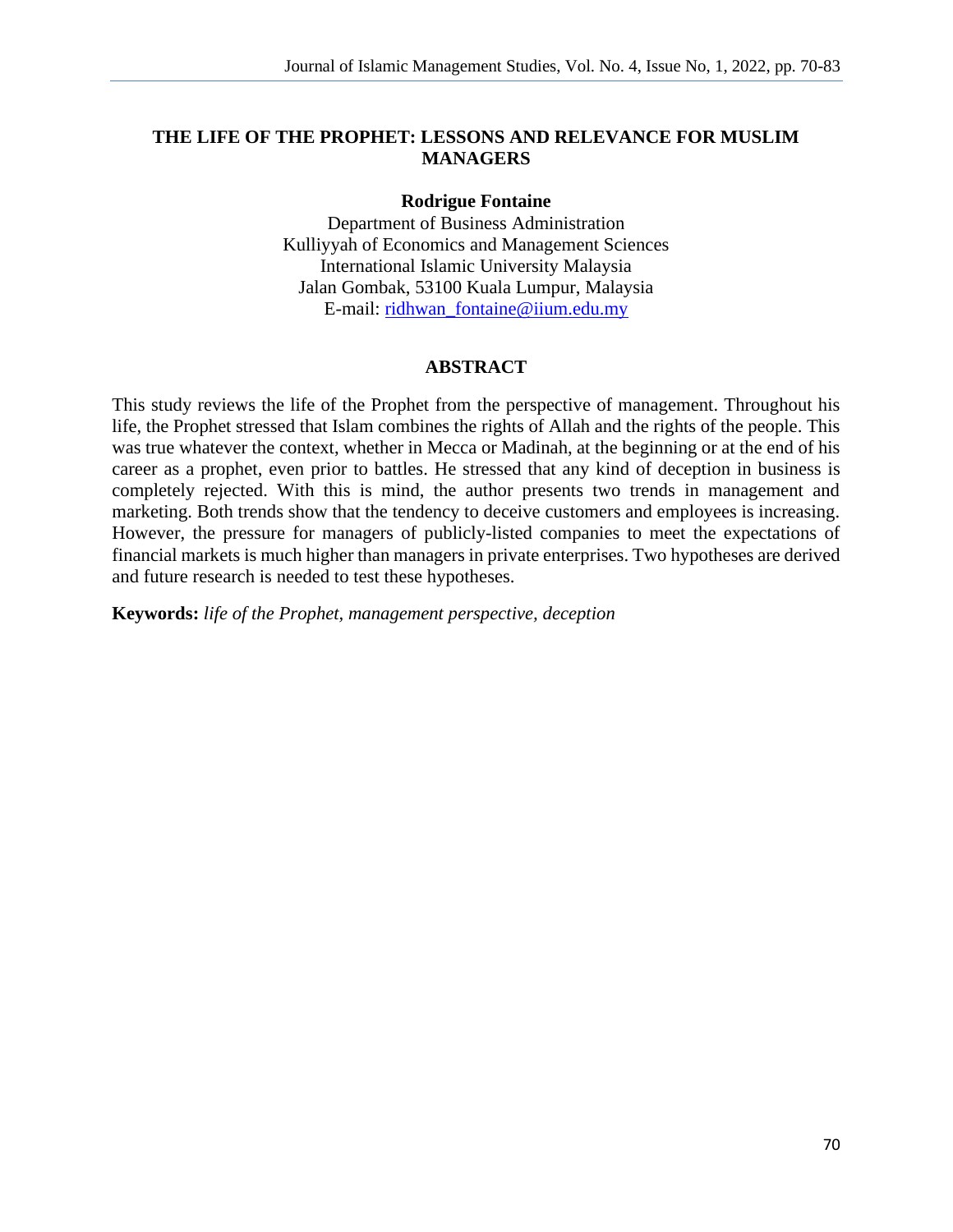## **INTRODUCTION**

Scholars have written many books and articles about the life of the Prophet (peace be upon him – this prayer will be implied in the text every time his name is mentioned). However, many of these works focus on the spiritual, ethical, military and political struggles of the Prophet (Ramadan, 2007). Scholars interested in management are looking for insights that would shed more lights on what Muslim managers can learn from the life of the Prophet.

At the heart of this study lies a question: is the life of the Prophet still relevant to Muslim managers? The business environment is so competitive that the notion that Muslim managers can live up to the ethical standards of the Prophet seems quite idealistic to some critics. To address this question, the author relied on lectures of the life of the Prophet by Dr Yasir Qadhi.

#### **LITERATURE REVIEW**

#### *Before Being a Prophet*

Prior to Islam, the Meccans loved and respected Muhammad. One incident shows this. A merchant from Yemen had been cheated from a Quraishi and he could not get his money back. He complained publicly. The main leaders of Quraish agreed that they would always side with the oppressed against the oppressor, even if the oppressor came from a powerful tribe. The Prophet was one of the signatories to this pact. In *sahih al-Bukhari*, the prophet said that, even after he became a prophet, he would have participated in this pact again. This shows that it is permissible for Muslims to work with Muslims to establish justice in society, even outside the framework of Islamic law.

Around the age of forty, the Prophet started seeing true dreams. Every night, he would see things that would happen to him the next day. These true dreams lasted for six months before he received revelation. Allah was preparing him for his role as a prophet.

#### *The Meccan Phase*

When the Prophet was secluded in the cave of Hira, the angel Jibril came with the first revelation. There was a gap in revelation of about forty days. He started looking forward to the next revelation, which was the first seven *ayat* of *surah al-Muddaththir*.

The Prophet started preaching to his family and his friends. One of the earliest convert was Abu Bakr. Abu Bakr started preaching to his friends and family and four people converted straight away. These converts were noblemen. The next converts were slaves. The story of Amr ibn Abasah is revealing. Amr ibn Abasah explains that the Prophet invited him to keep ties of kinship, breaking idols, and worshipping Allah alone<sup>3</sup>. This means respecting the rights of Allah and the rights of people. This private phase lasted three years. This gave the time for the Muslims to learn their religious and to strengthen themselves spiritually.

After three years, the Prophet was told to preach it publicly to his people. He invited his close relatives to dinner. During the meal, he explained his message. Abu Lahab dismissed it publicly,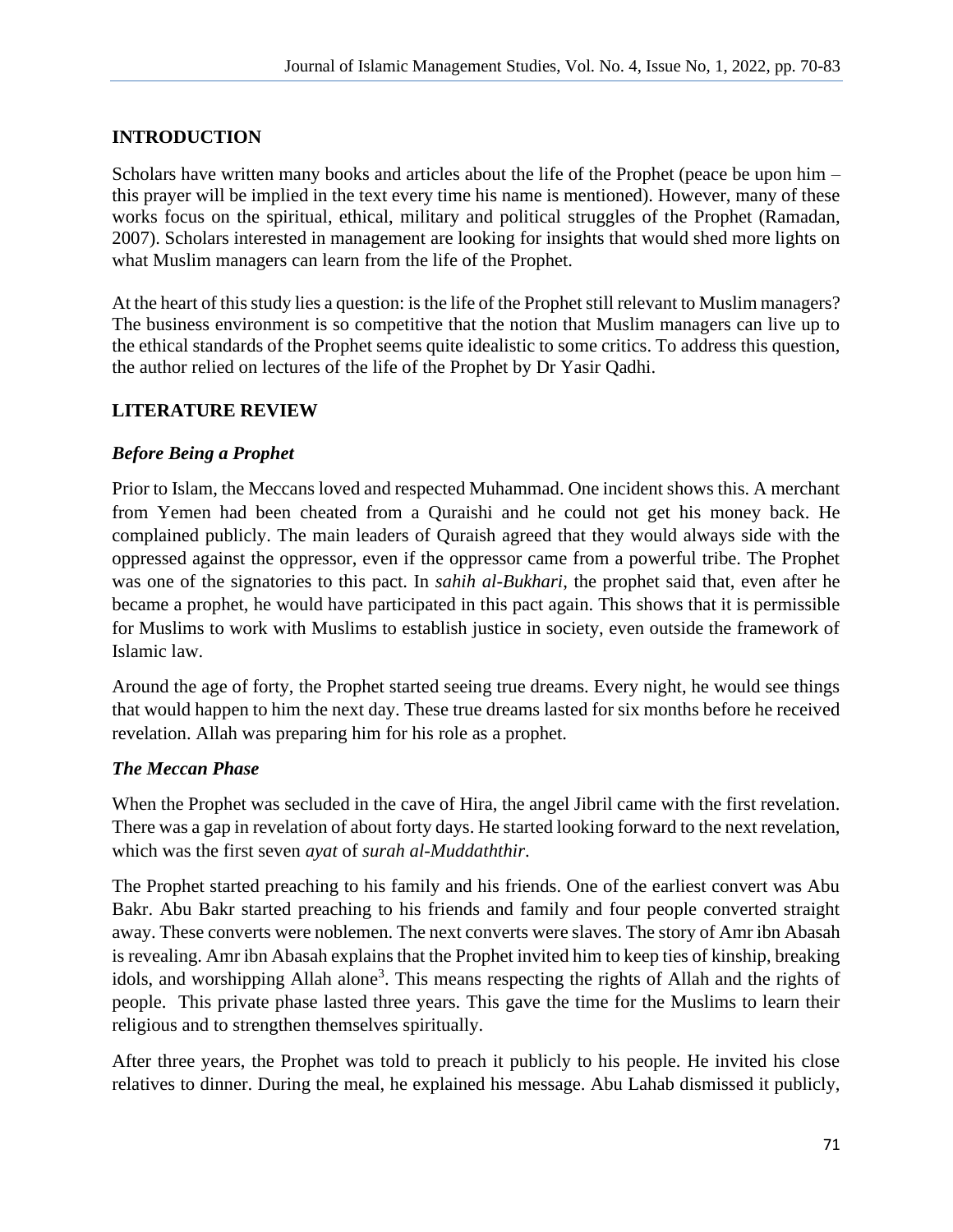saying that their traditions were sufficient. He later made a public declaration to the whole of Mecca (Mecca had about one thousand people at the time).

The leaders of the Quraish were opposed to his public preaching. The nature of Meccan society was that there was no leader for the entire tribe. But every sub-tribe had their own leader. So they appealed to Abu Talib, the leader of Banu Hashim (the sub-tribe to which the Prophet belonged) but Abu Talib protected the Prophet. Qadhi notes that some non-Muslims – like Abu Talib - were kind hearted and ready to work with Muslims. Others – like Abu Lahab – were stubborn and arrogant. The Prophet worked with selected non-Muslims to advance the cause of Islam.

Most of the preaching involved reciting the Qur'an to non-Muslims. The power and beauty was enough to attract people. The leaders of Quraish realised that the Prophet was a prophet but they could not accept him because they wanted to hold on to their political and social power. They instituted a propaganda campaign against the Muslims and the Prophet. They became violent against weaker Muslims. The more violent they became, the harsher the Qur'an became towards them became.

The incident with Walid al-Mughirah is typical. Walid was the best poet of Mecca. He listened attentively to the Qur'an and came back impressed. He had never heard something so beautiful and so meaningful. He returned to his house praising the Qur'an. The rumour of the incident spread throughout Mecca until Abu Lahab visited Walid. He said to him that he must say something against the Qur'an or he will lose his position as the chief of the tribe. So Walid and Abu Lahab invented a lie.

The Quraish tried to negotiate with the Prophet. They offered him wealth, power, and women. He waited for the negotiator to finish and asked him, "*have you finished?"* When the negotiator said yes, he replied by reciting them *surah al-Fussilat*.

Unsure what to do, the leaders of Quraish sent messengers to the Jews of Yathrib to get difficult questions to trap the Prophet. The Jews advised them to ask questions about the lineage of Banu Israel. Allah sent down *surah Yusuf*. In another attempt, the Jews advised them to ask questions about the young men sleeping in the cave. Allah revealed *surah al-Kahf.*

Among the Quraish, Abu Jahal specialised in inciting people to torture the Muslims who did not have protection. The Prophet himself was threatened multiple times. Qadhi notes that Allah could have made things easy for the Prophet. But Allah wanted Muslims to make effort. Sometimes, they see the results of these efforts, sometimes they see no result. Making effort often leads to experience trouble as they challenge the status quo. Nonetheless, they must persevere.

As soon as the call to Islam became public, the Prophet chose the house of *al-Arqam* to start regular religious classes. However, the oppression was so intense that a group of Muslim immigrated to Abyssinia because Abyssinia was ruled by a just Christian king that would allow the Muslims to practice their religion in peace. The Muslims of Abyssinia stayed in Abyssinia for 14 years. Even when the Muslims had immigrated to Madinah, they stayed in Abyssinia. So the Muslims of Abyssinia were living there while there was already in Islamic state. This fact has huge significance in today's debates among Muslim activists.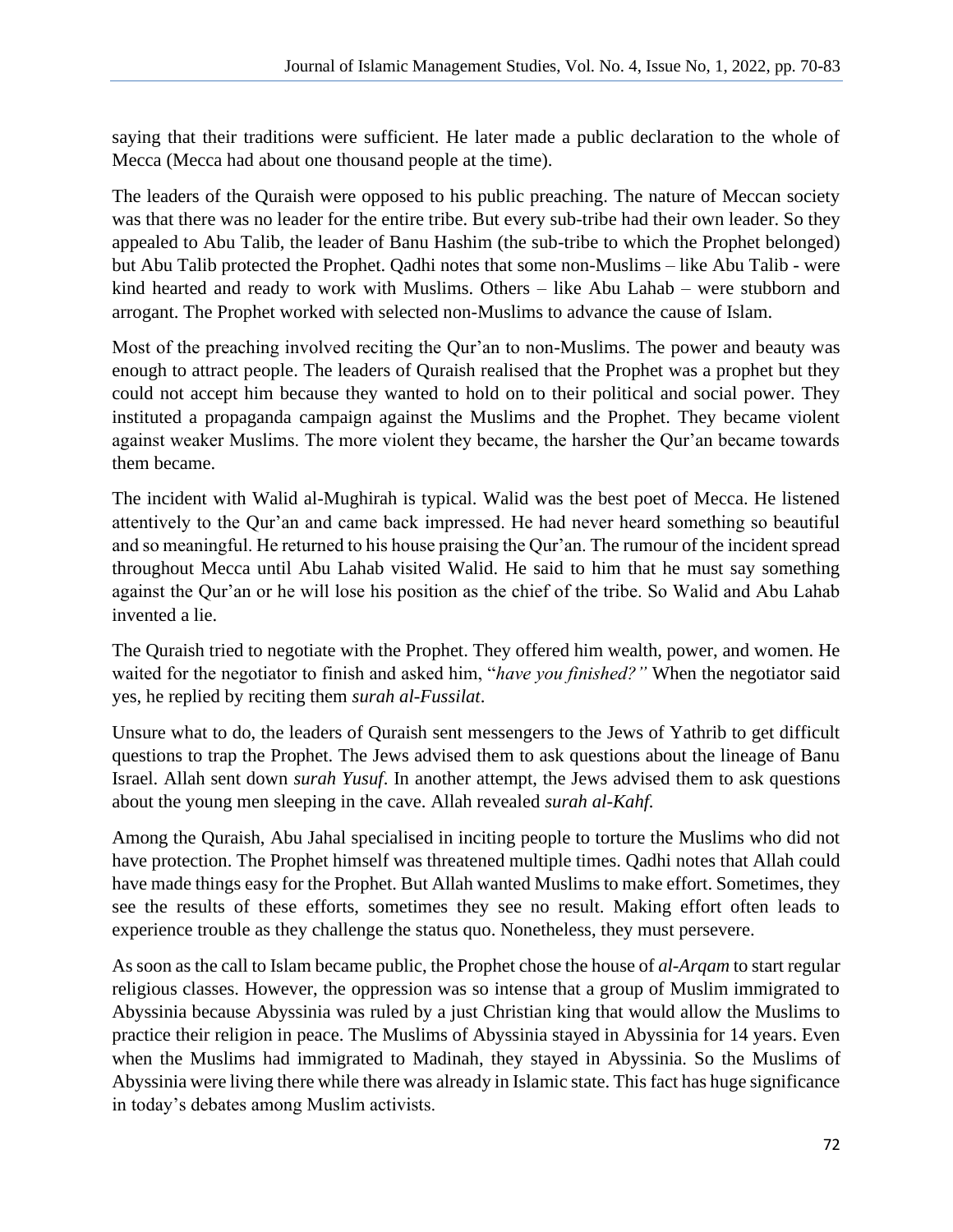Around the 5<sup>th</sup> year of the call, the oppression intensified. Some non-Muslims were nonetheless respectful of family ties and gave protection to some Muslims. Thus Abu Bakr was protected. But the leaders of Quraish insisted that Abu Bark could only pray inside his house. At night, his recitation of the Qur'an was so beautiful that people would congregate around his house to listen to his recitation.

Around this time, a second batch of 80 Muslims immigrated to Abyssinia. This was perceived as an insult so the Quraish sent ambassadors to persuade the king of Abyssinia to return the Muslims. The king asked the Muslims to explain themselves. Jafar ibn Abi Talib said,

*"O King! we were plunged in the depth of ignorance and barbarism; we adored idols, we lived in unchastity, we ate the dead bodies, and we spoke abominations, we disregarded every feeling of humanity, and the duties of hospitality and neighbourhood were neglected; we knew no law but that of the strong, when Allah raised among us a man, of whose birth, truthfulness, honesty, and purity we were aware; and he called to the Oneness of Allah, and taught us not to associate anything with Him. He forbade us the worship of idols; and he enjoined us to speak the truth, to be faithful to our trusts, to be merciful and to regard the rights of the neighbours and kith and kin; he forbade us to speak evil of women, or to eat the substance of orphans; he ordered us to flee from the vices, and to abstain from evil; to offer prayers, to render alms, and to observe fast. We have believed in him, we have accepted his teachings and his injunctions to worship Allah, and not to associate anything with Him, and we have allowed what He has allowed, and prohibited what He has prohibited. For this reason, our people have risen against us, have persecuted us in order to make us forsake the worship of Allah and return to the worship of idols and other abominations. They have tortured and injured us, until finding no safety among them; we have come to your country, and hope you will protect us from oppression."*

In this speech, Jafar combined the rights of Allah and the rights of people. Throughout the life of the Prophets, these two issues were never separated. The king was moved by the speech and the ambassadors returned empty-handed.

The next events were the conversion of Hamzah bin 'Abd al-Mutallib and Umar ibn al-Khattab. These two conversions solidified the position of the Muslims. Every convert was assigned a teacher so that they learned about Islam in a systematic way.

The Quraish then boycotted the Muslims. The Muslims were forced to live in a valley near Mecca. During this time, some of non-Muslims would send food into valley from time to time. These non-Muslims worked with one another to break the boycott. Finally, the boycott ended. The end of the boycott was followed by the death of Abu Talib and the death of Khadijah.

It became difficult for the Prophet to live in Mecca because he no longer had any protection. So he preached to the people of Ta'if. That did not work so he returned to Mecca. In order to enter Mecca, he got the protection of sympathetic non-Muslims. Later, after the battle of Badr, he would praise them publicly for their help. The Prophet demonstrated time and again that it was necessary for him to work with non-Muslims. He knew them well and appealed to those whom he thought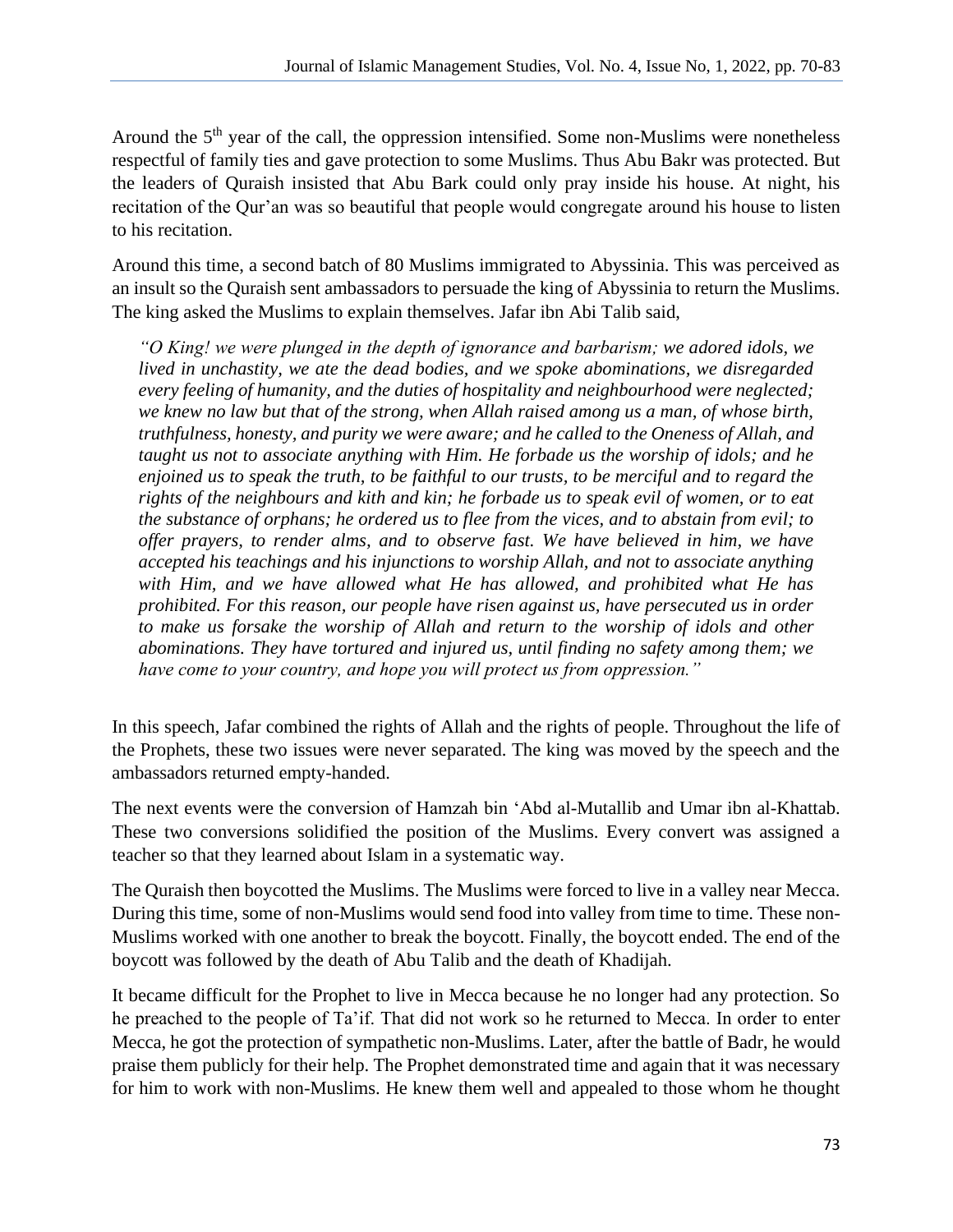would make a positive contribution. He would praise these non-Muslims publicly and privately for the good they did, without agreeing to their religious beliefs<sup>4</sup>.

## *Al-Isra' wa al-Mi'raj*

The events of *al-Isra' wa al-Mi'raj* are well known. The compulsory prayers were instituted during this *al-Isra' wa al-Mi'raj*. The Prophet was then shown Paradise and Hell. He described some of the punishments that some people in Hell suffered – for eating the wealth of orphans, for backbiting, for fornicating, and for eating *riba*. These punishments are due to them ignoring the rights of the people.

After *al-Isra's wa al-Mi'raj*, the Prophet's position in Mecca was precarious. The Prophet took the initiative and visited the leaders of other tribes. He asked them whether they could sponsor him and protect him from the Quraish. He met the leaders of the tribe of Kindah. They were interested but they wanted the Prophet to give them political power. He refused because that right belongs exclusively to Allah. Political pragmatism is not part of the Sunnah.

# *The Pledges of Aqabah*

These efforts at finding a sponsor succeeded when the Prophet preached to people from Yathrib. The next year, they came back as converts and they pledged their loyalty at Aqabah. The first pledge of Aqabah was, "*We will not worship any but Allah; we will not steal; we will not commit adultery, nor kill our children; we will not slander, intentionally forge falsehood, and we will not disobey you in any just matter*."

This pledge combines the rights of Allah with the rights of the people. The first group asked for the Prophet to send a teacher and someone who could lead the prayer. Mus'ab ibn Umayr was sent to Yathrib to teach the people and spread Islam. Within a few weeks, many people had converted. The next year, a larger group came. The oath was different because everyone understood that the Meccans might fight a war with Yathrib to kill the Prophet. The second oath was, *"To listen and obey whether in times of ease or difficult, to spend in plenty as well as in scarcity, to always speak the truth, to enjoin the good and forbid the evil, and to defend the Prophet as they would defend one of their own<sup>5</sup> ."*

This oath stresses the rights of Allah and the rights of people. The context – whether things are easy or difficult – does not matter.

The Prophet has been receiving revelation for 13 years and almost nothing about Islamic law had been revealed. The Qur'an encouraged Muslims to first become ethical individuals because they should be afraid of the Day of Judgment. They understood that the way you deal with people will determine the way Allah will deal with you. Everything good starts with a solid religious education. As people accepted Islam, they were automatically assigned a teacher so that Muslims learned the Qur'an and reflected on it to become better people.

## *The Madinan Phase*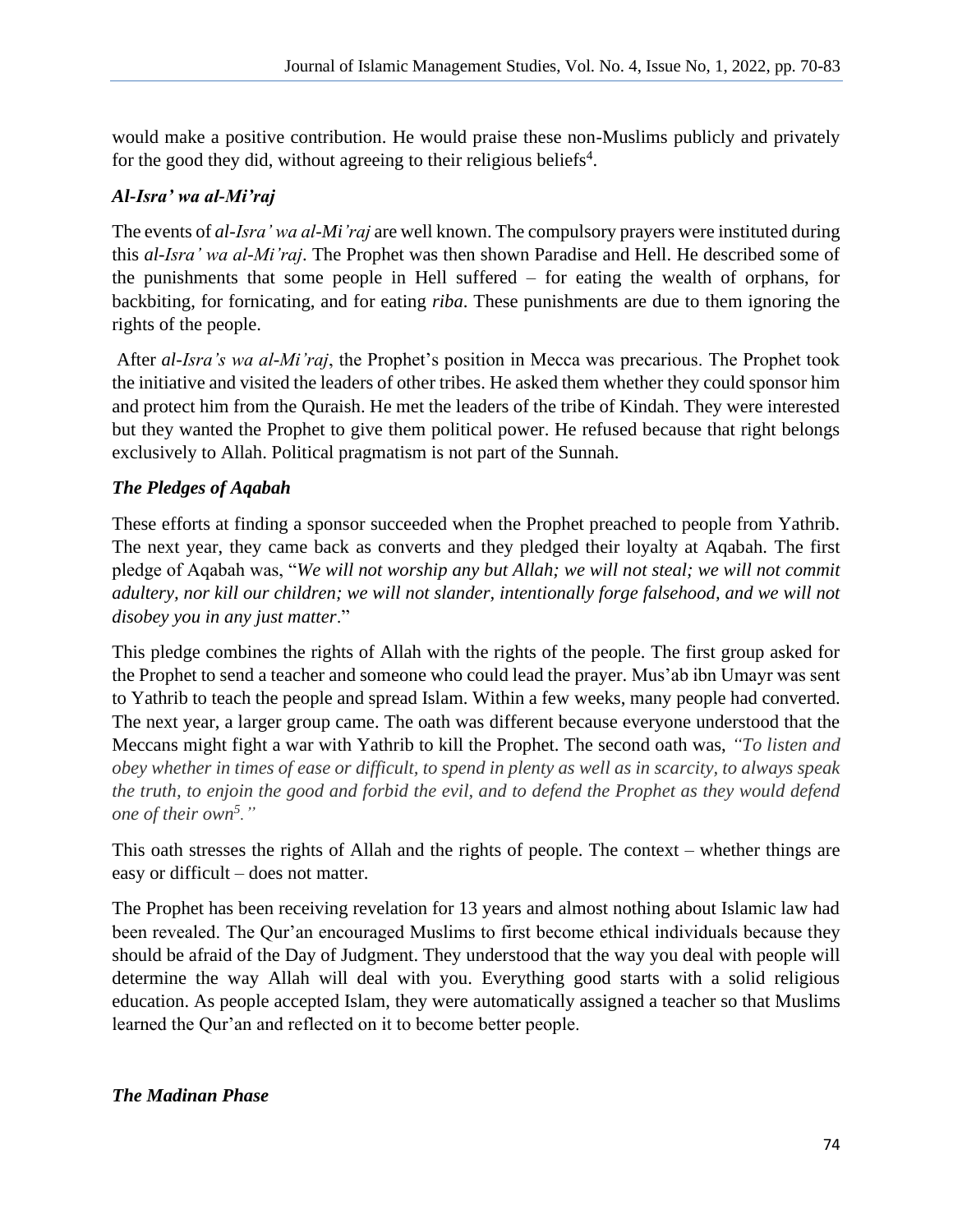The emigration of the Prophet is well known. However, some stories surrounding the emigration do not have any chains of narration. The most reliable story is told by Aishah who witnessed the Prophet arriving at Abu Bakr's house to inform him that Allah had given them permission to emigrate. Qadhi discusses the meticulous preparations during the journey – from preparing the camels for three months, hiding in the cave, appointing someone to guide them, appointing someone to bring food to the cave every day, appointing a shepherd to graze near the cave to eliminate the footprints and so forth. Meticulous planning is part of relying on Allah.

The success of the Prophet with the people of Madinah can be explained for several reasons. The Jew of Madinah had told the Arabs of Yathrib that a Prophet was coming. The people of Yathrib had experienced a long and bloody civil war. The majority of the old leaders were killed. The rest of the population was young, eager for peace, and they had witnessed some of the stupidities of tribal practices. They wanted change and they were ready to accept the Prophet wholeheartedly. The Prophet did not impose himself on the people of Madinah. They were the ones who persuaded him to come to Madinah.

When the Prophet arrived in Madinah, he gave his first Friday sermon. He encouraged people to give charity, to remember death and prepare for the Day of Judgment. In the second sermon, the Prophet said, *"Love what Allah loves; love Allah with all of your hearts. Do not become tired of Allah's Speech, nor of mentioning His Name and do not make your hearts hard towards it (….) So worship Allah and do not associate anything with Him and fear Him as He should be feared and be sincere to Allah in the righteous words which pass your lips and love one another with Allah's Spirit between you<sup>6</sup> ."*

The first sermon encourages actions while the second sermon encourages spirituality. These two dimensions reflect the balance of Islam. The Prophet's message – give charity, remember death, prepare for the Day of Judgment, love Allah and love one another – summarises beautifully Islam.

Abdullah bin Salam said, *"When the Messenger of Allah came to Al-Madinah, the people rushed towards him and it was said: 'The Messenger of Allah has come!' I came along with the people to see him, and when I looked at the face of the Messenger of Allah, I realized that his face was not the face of a liar. The first thing he said was: "O people, spread Salam, offer food to people and pray at night when people are sleeping, you will enter Paradise in peace."* Once again, the Prophet combined the rights of people and the rights of Allah.

Apart from building the mosque, one of the first things that the Prophet is pair Muslim immigrants with the Muslims of Madinah in order to strengthen the bonds of brotherhood. The people of Madinah proposed to the Prophet that they give half of their wealth to the immigrants. The Prophet refused. Rather, the Prophet suggested that the immigrants be allowed to work the land so that they could earn an income without burdening the people of Madinah. The pairing of the Prophet was not random. It was done according to personality, status, and previous occupation. Immigrants who used to be businessmen were paired with *ansar* who were businessmen. The practice of pairing people continued throughout the life of the Prophet, even after the liberation of Mecca.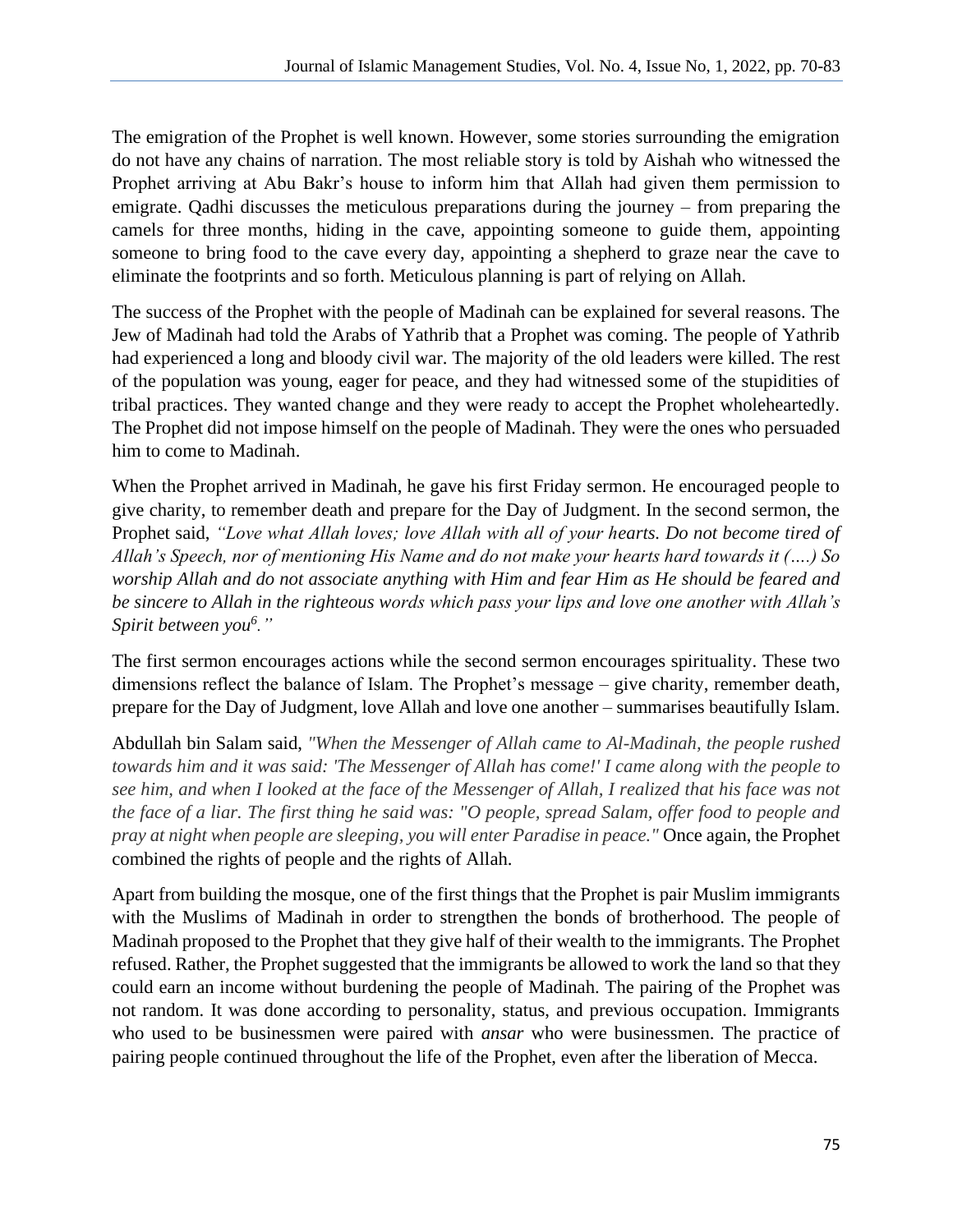The Prophet organized the Muslim community. He established a treaty with all the tribes guaranteeing justice and freedom of religion for all. Qadhi discussed the philosophical implications of this treaty. He argued that religious identity is a much stronger social bond than national, ethnic or tribal affiliation as religious identity creates a shared belief system and a shared code of ethics. As more and more emigrants arrived and the people of Madinah could no longer accommodate them, the Prophet turned a section of the Mosque into a shelter for the people of the Suffah.

The first major battle was the battle of Badr. The Muslims had to walk to Badr and the Prophet shared a camel with two others companions. They took turns sitting on the camel. The Prophet insisted on being treated like any other Muslim, saying, "*like you, I am in need of the reward of Allah*". Initially, the Muslims were expecting to capture a large caravan. They were not prepared to meet an army. When the news spread that the Quraish were sending an army, some of the Muslims started questioning the Prophet's strategy. In *surah al-Anfal,* Allah describes these Muslims as "believers". This shows that being reluctant to do some good deeds is not a sign of hypocrisy. On the Quraish side, ʿUtbah ibn Rabīʿah was trying to prevent the battle because, in the Arab culture, it was unthinkable that relatives kill one another. The Prophet praised ʿUtbah's attempt at stopping the war. Similarly, the Prophet forbade the Muslims from hurting non-Muslims that had helped break the boycott.

There are many lessons to learn from the battle of Badr. One lesson is that the Prophet asked the permission of the Ansar to fight in this battle. In their initial oath, they were asked to protect the Prophet. However, Badr was not a defensive war. It was an offensive war. So the Prophet wanted them to agree to this new development. Second, Qadhi discussed the benefits of the story of ʿUtbah. The fact that the Prophet praised him indicates that Muslims should work with non-Muslims who are doing something good, even if they are doing it for reasons that are outside of Islam. Third, Qadhi discussed the concept of relying on Allah. The Muslims were aided by 1,000 angels. But they still had to fight and use the strategies of war. The angels helped them to complete their job. The angels did not fight on behalf of the Muslims.

Two companions were on their way to join up with the army of the Prophet. They were intercepted by the Meccans. After some negotiation, the Meccans let them go on condition that they did not fight alongside the Prophet. The two companions agreed. They continued their journey and told their story to the Prophet. The Prophet ordered them to keep their promise so that they did not fight alongside the Muslims in Badr. Keeping promises is sacred in Islam<sup>7</sup>.

Qadhi concludes that Islam requires Muslims to be forgiving, when appropriate, and harsh, when appropriate. If one is always forgiving, people take advantage of that extreme and unwise kindness. If one is always harsh, one ends up with a very harsh version of Islam, which is contrary to the Prophet's example.

The next battle was the battle of Uhud. After consulting with his companions, the Prophet made the decision to meet the enemy at Uhud. Taking the proper precaution, the Prophet wore two suits of armour. Qadhi explains that he did this so that Muslims understood that relying on Allah requires taking the best precautions possible. At the beginning of the battle, the Muslims were winning. This led a number of archers to assume that they battle was over. Despite the order of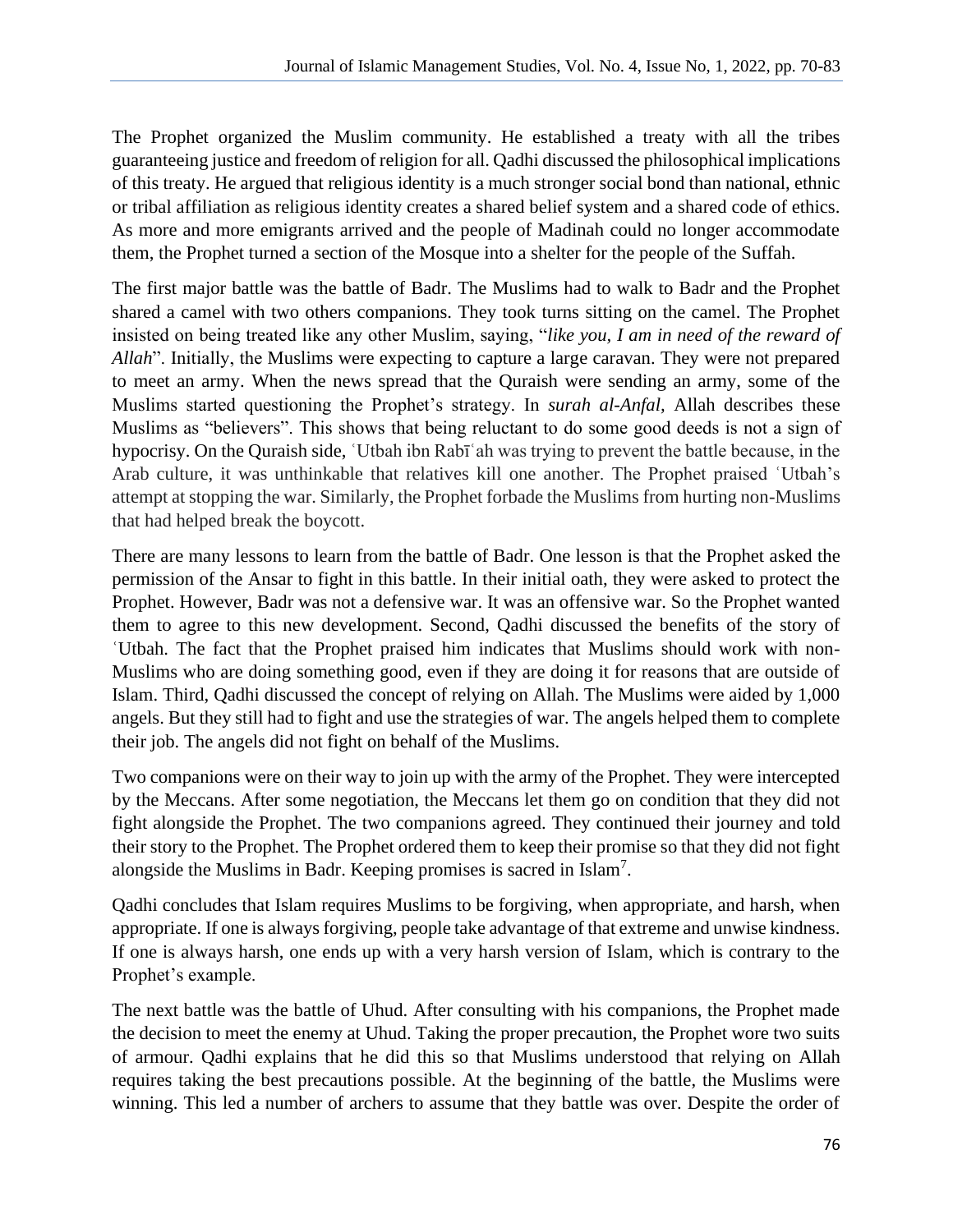their commander, they left their position to pick up spoils of war and this allowed the Quraish to counter-attack. The Prophet was wounded.

There is much wisdom in what happened at *Uhud*. In particular, Allah wanted to expose the hypocrites among the Muslims. Furthermore, Muslims need to learn to persevere in times of difficulty and disaster. The Prophet was told to lovingly forgive the archers. This sincere forgiveness was to be accompanied for *du'a* when the Prophet was in private.

The next event was the slander against the Prophet's wife. Faced with this problem, the Prophet asked for advice from his companions, even though some of them were much younger – in some cases with a teenager. Seeking advice is not just with one's peers or more knowledgeable people. It is with anyone that has relevant knowledge on a matter, even a teenager.

The next battle was the battle of *al-Ahzab*. The Quraish had persuaded the other tribes to join them. The other tribes were attracted by the promises that the Quraish had made. The Muslims built a trench. The Prophet himself worked with them and they would recite poetry out loud whose lines included, "*O Allah, if it was not for you, we would not be guided nor would we give charity and we would not pray so send your peace upon us and make our feet firm*." Even in their poetry, the message was always the rights of Allah combined with the rights of the people<sup>8</sup>.

At the same time, there were rumours of possible treachery from inside Madinah. The Prophet, throughout his life, never made decisions based on rumours. But he sent qualified individuals to check out the accuracy of the information. Another important point is that this battle tells about what it means to get the help of Allah. The Muslims had to plan, sweat, experience fear, and work hard for almost six weeks before Allah sent miraculous winds. Allah could have sent winds on the first day of the siege. These winds forced the Quraish and their allies to returned empty handed, having lost all of their credibility.

The next year, the Prophet and the Muslims went to do Umrah in Mecca. This sent shockwaves in Mecca. After trying to attack the Muslims before they arrived on sacred territory, the Quraish negotiated a peace treaty at Hudaibiyah. The negotiation strategy of the Prophet was summarised in one statement. He said, "*I will give them what they want as long as I do not have to do anything haram*."

Allah declared that this peace treaty was the great victory. Scholars agree that Islam spreads in times of peace. Times of war are sometimes necessary but Islam cannot spread in times of war. This treaty reinforced the credibility of the Muslims and many people converted once the peace had been negotiated.

A number of small incidents happened. In one incident, the Prophet appointed Amr Ibn al-'As as the leader of an expedition. The Prophet told him that the expedition would be profitable. Amr ibn al-'As felt that thinking about money was inappropriate. The Prophet said, "*Money is a blessing as long as the money is pure and the person is pure<sup>9</sup>"*

Another incident concerns the companion Hatib Abi Balta'ah. He made a major mistake and he was brought to the Prophet for questioning. The Prophet listened to him politely and then forgave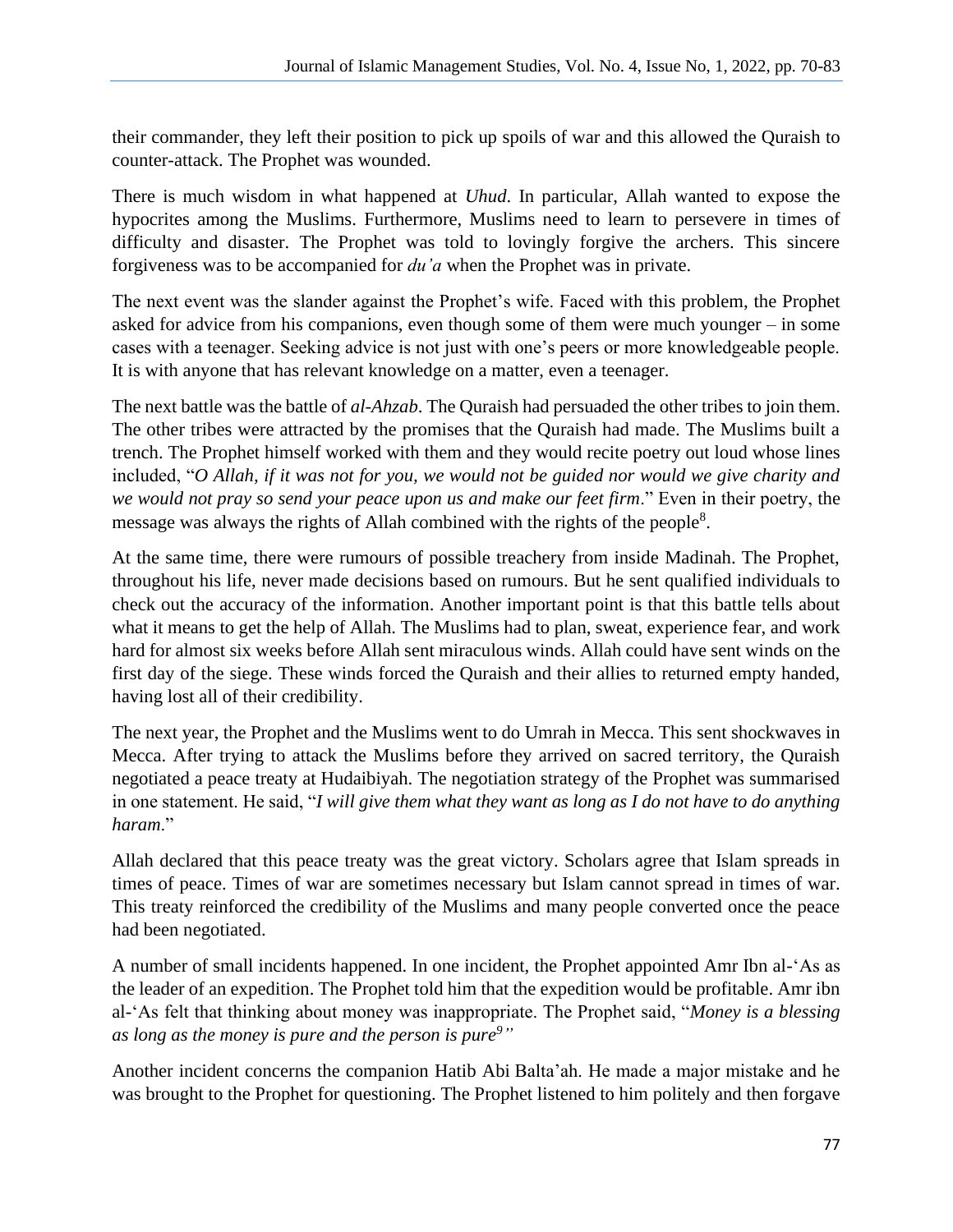him because he took part in the battle of Badr. This incident shows that a Muslim is not simply judged for his mistake but for his overall character. A righteous believer who makes a mistake is not the same as a habitual sinner who makes the same mistake.

The next year, the Prophet liberated Mecca without spilling blood. After destroying the idols in the *Haraam,* the Prophet gave a short speech in which he said, "*Allah has abolished all of the arrogances of Jahaliyah<sup>10</sup>* "

He then quoted the Qur'an in which Allah destroys the principles of racism, stating that every human being is a child of Adam. The only thing that differentiates people is their level of *taqwa*. The Prophet then tells Bilal, a black man and a non-Quraishi, to give the call for prayer on top of the Kaabah. Once again, the Prophet upholds the rights of Allah and the rights of the people, not just in speech but in action as well. Virtually everyone in Mecca accepted Islam. The surrounding tribes accepted Islam as well.

One of the last expeditions was the battle of Tabuk. During this expedition, the Prophet gave a sermon. He started by praising Allah. He then said that the best speech is from Allah's Book and the firmest handholds are the words of *taqwa*. The best path is that of Ibrahim (AS) and the best Sunnah is the Prophet's Sunnah. The best thing to say is to remember Allah. The best stories are those in the Qur'an. The best of deeds are done with the most sincerity and dedication and the worst deeds are innovations. The best guidance is the guidance of the Prophets. The best death is the death of a martyr. The best deed is that which benefits you. The best knowledge is that which is followed. The worst blindness is the blindness of the heart. The higher hand is better than the lower hand. Money wise, what is little and suffices you is better than that what is a lot and distracts you. The worst excuse is the excuse that you give at the time of death. The most evil of regrets is the regret on the Day of Judgment. There are some people who only come to the Friday prayers on rare occasions. There are some people who do not remember Allah except on rare occasions. Of the worst sins is a lying tongue. The best richness is the richness of the heart. The best baggage is *at-taqwa*. The pinnacle of wisdom is to fear Allah. The best thing that settles in the heart is *yaqin* (certainty). Alcohol is the mother of all evil. The worst of all income is the income of *riba*. The worst thing to eat is the property of an orphan. The fortunate one is the one who learns from the mistakes of others. To curse a believer is a sin and to fight him is disbelief. Backbiting is a major sin. The sanctity of a believer's money is like the sanctity of his blood. Whoever wants forgiveness, Allah will forgive. Whoever wants to show off, Allah will punish  $\text{him}^{11}$ .

In this sermon, the Prophet combined spiritual matters and worldly matters. He stressed the rights of Allah and the rights of the people. Even in a state of *jihad*, after one month of travel, on the battlefield, the sermon was not simply about fighting. It was about upholding the honour of people, respecting the rights of orphans, and avoiding social and economic injustices. If one ponders about it, one realises that the main message never changes – whether in Mecca or in Madinah, at the beginning of his mission when he was alone or when he has absolute political control.

Allah describes the legacy of the Prophet in *surah al-Fath*. More than any political or economic achievement, he built a community of believers who were sincere in worshiping Allah and dealt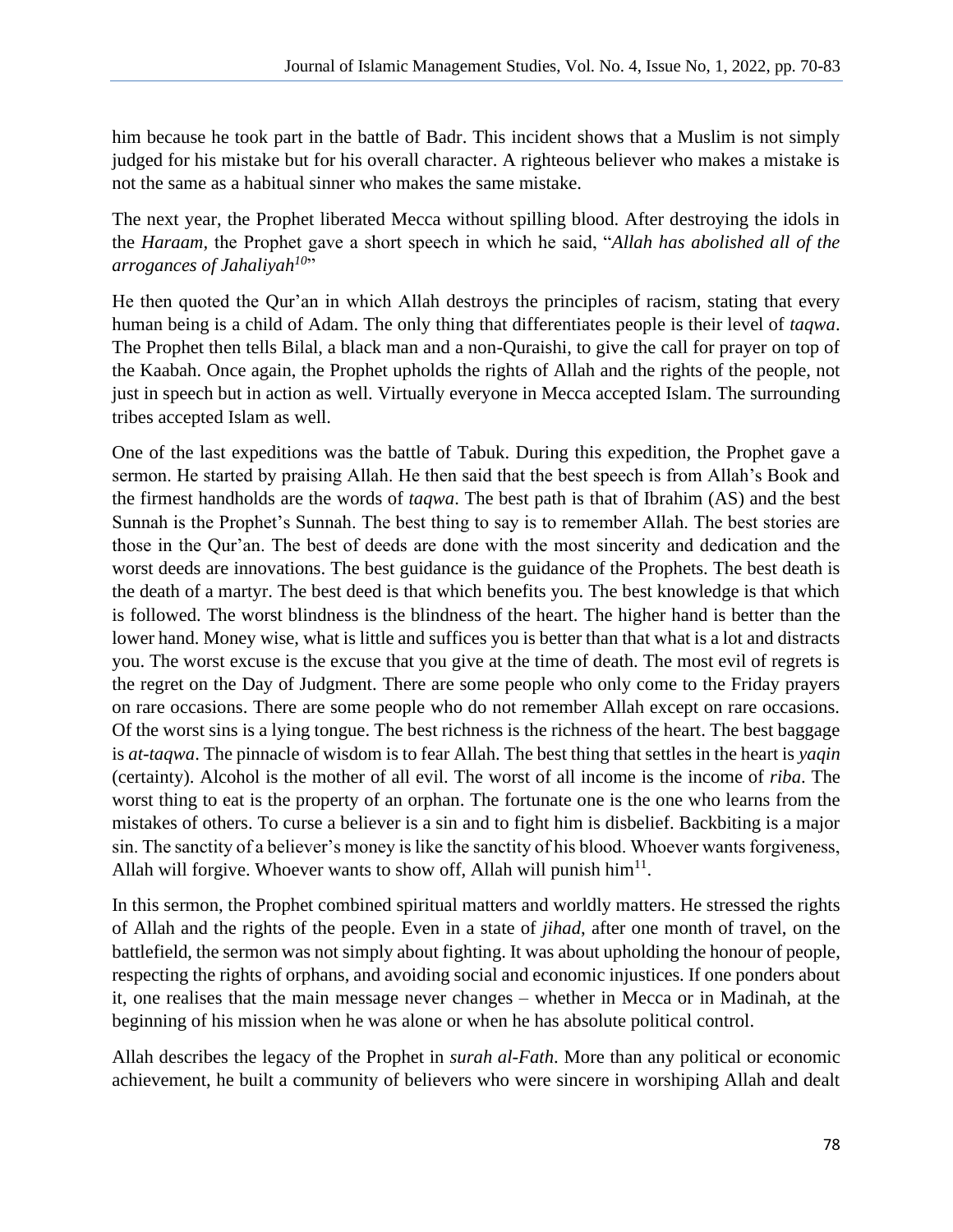with one another sincerely and justly. They would spread Islam throughout the rest of the world. His legacy was his companions.

By and large, Muslim children learn about the Prophet's life at school. But children become teenagers and they then become adults. They have to face the difficulties and the realities of modern life. They may become sceptical about the practicality and the relevance of the Prophet's life in light of the highly competitive environment. This might be especially true for Muslim managers who have to deal with the internal politics inside many organizations.

## **THE CURRENT BUSINESS ENVIRONMENT**

Since the 1970s and the 1980s, scholars have observed that the business environment has become increasingly competitive. At the same time, psychologists have shown that people behave more unethically in a competitive environment (Pierce, Kilduff, Galinsky, & Sinavathan, 2013)). Thus, the fundamental premise of this section is that as competitiveness in the marketplace increases, the ethical standards deteriorate. The author will focus on two trends in the business world (one in marketing and the other in management) in order to support this premise.

Marketing is the process of providing customers with a product that they need at a price and a location that they want. Although such an approach to marketing is still valid, there is a darker side to marketing in the  $21<sup>st</sup>$  century. One has to briefly look at the life of Edward Bernays (1891-1995). He pioneered many of the concepts that became associated with public relations and propaganda. He was also the nephew of Sigmund Freud. Legend has it that Bernays visited his famous uncle in Austria and found out about his work on the unconscious. Bernays then spent the rest of his life using deceptive means to unconsciously shape people's opinions. He most famously worked for the American tobacco company (Tye, 1998). Research on deceptive marketing shows that many companies use fear to sell their products (Gardner, 2008). Many marketers, when developing a marketing campaign, will put volunteers in MRI scans to observe which parts of the brain "lightup" when they are exposed to different marketing messages (Gardner, 2008). Since then, scholars have exposed a variety of deceptive marketing tactics that marketers routinely use (Boush, Friestad, & Wright, 2015). In particular, it is recognised that certain groups of consumers are more vulnerable than others and that some goods and services are addictive (Fortin & Uncles, 2011). Some experts argue that "marketing to the unconscious" is not unethical but does lead to more satisfied consumers (Van Praet, 2012)

Along the same lines, management is, in theory, a process in which leaders fulfil the expectations of all stakeholders. Thus, leaders should take care of the needs and expectations of customers, shareholders, employees, and other stakeholders. In practice, there is a darker side to management. Research shows how leaders use deception to control their subordinates. Coutu (2002) interviewed Edgar Schein, one of the pioneers in study organisational culture. Schein explains how, as a young doctorate student, he interviewed American soldiers that had been brainwashed in Chinese prisoner of war camps during the Korean War. In the 1960s, when he started working on organizational culture, he observed that many companies were using similar brainwashing strategies to indoctrinate their employees. This has led to a vast area of research that is known as the "*dark side of organizational life*".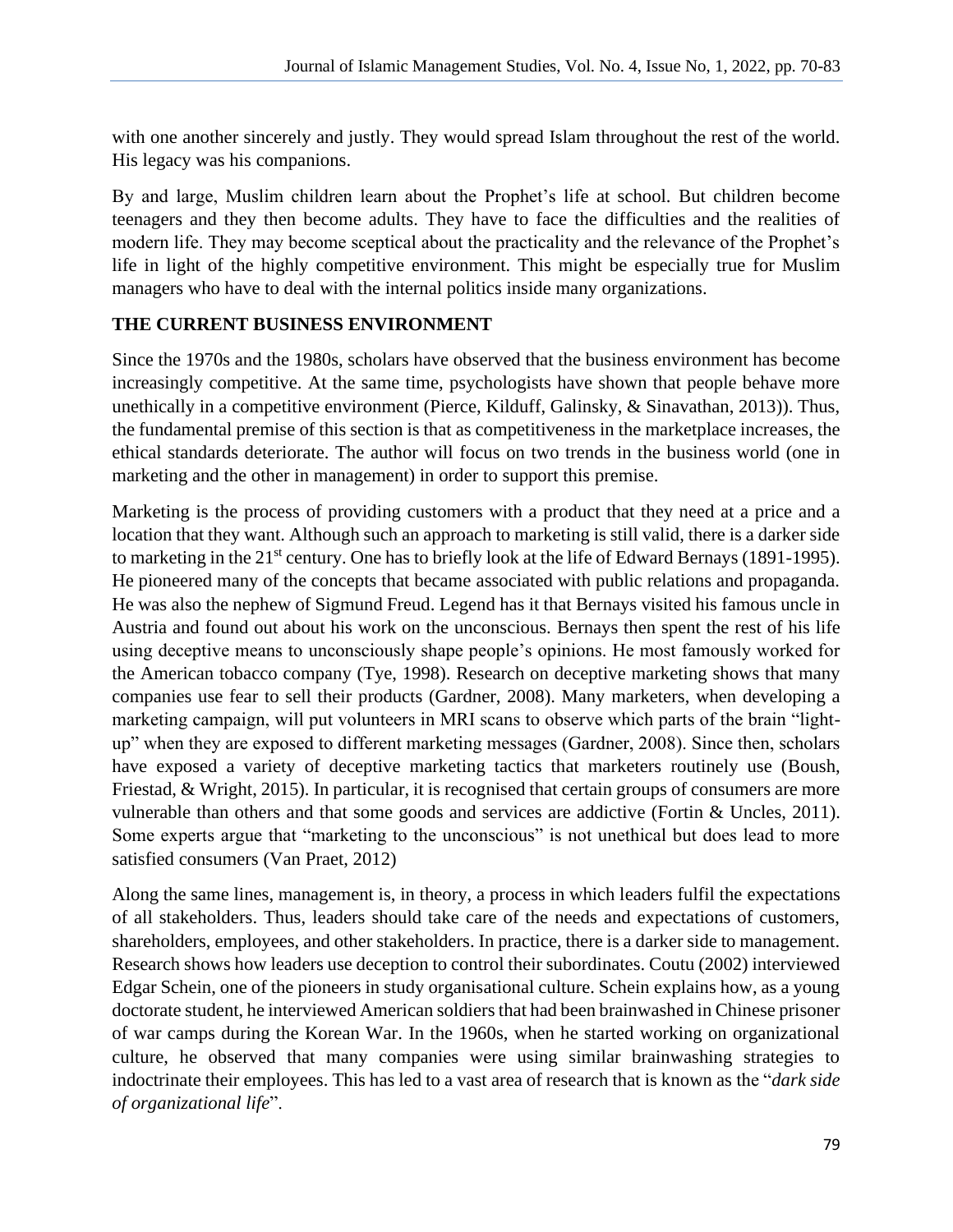A search on Google Scholar reveals papers with titles like "*the Dark Side of Organizational Paradoxes: The Dynamics of Disempowerment"* (Berti & Simpson, 2021); "*defining conflict and making choices about its management: Lighting the dark side of organizational life*" (Tjosvold, 2006), or "*The Dark Side of Organizational Life: Aggressive Expression in the Workplace"*  (Avtgis & Chory, 2010).

At the same time, business leaders are under enormous pressure to meet the expectations of shareholders. These expectations often lead to short-termism to meet the expectations of shareholders (Keum, 2021). Short-termism is when investors push managers to invest in shortterm projects in order to keep earnings high. This creates an environment in which managers abandoned the real market in which goods and services are traded for the "*expectations markets where speculation rules*" (Fusso, 2013). For obvious reasons, short-termism is a problem that leaders who manage companies listed on stock exchange face. Business leaders whose companies are not listed can focus on long-term strategies that reflect the ethical values of the main shareholders.

To complicate the problem, new technology has multiplied the opportunities for organisations to deceive their customers and employees. Although legislators are trying to put in place laws that protect the privacy of consumers and employees, the technology moves so rapidly that legislators are always several steps behind tech giants. One scholar called this new era the ear of "surveillance capitalism" (Zuboff, 2019).

Due to space constraints, it is not possible to present the literature in more detail. However, the broad trends and the pressure on managers in companies listed on the stock exchange has been presented.

## **HYPOTHESES**

In short, Muslim managers are caught between two very powerful forces. On the one hand, there is the Islamic tradition. This tradition is very explicit. One cannot separate the rights of Allah from the rights of people. One cannot say, for example, "*I believe in Allah and I pray. That is enough. How I treat my employees and my customers is my own problem*." Any kind of deception in business is not permissible. This was a message that the Prophet repeated all the time – whether when preaching to Muslims, non-Muslims, whether in Mecca or in Madinah. Even when he was fighting *jihad*, he reminded the Muslims of the rights of the people. In Islam, a promise is sacred (thus, the two Muslims who promised not to fight alongside the Prophet were indeed forbidden to fight) and every business transaction is a series of promises.

On the other hand, it seems that deception has become normalized in the current business climate. The obvious problems of cheating, lying, corruption and bribery are not even the issues. It goes much deeper than that. As has been argued, many marketing campaigns involve manipulation of unconscious emotions and deception. With regards to management, the literature on the dark side of organizational life is vast, well researched, and frightening.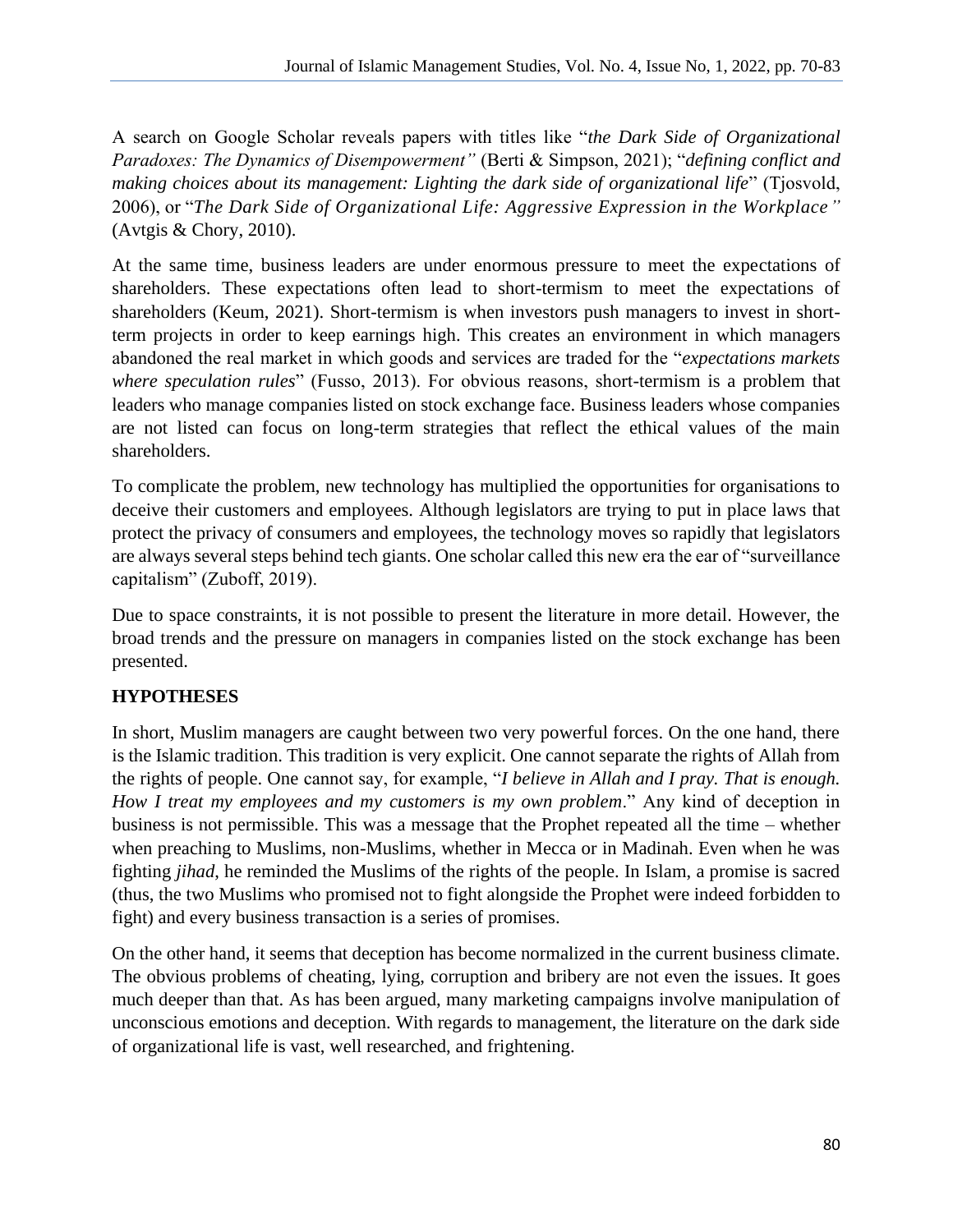The short-term pressures facing managers of publicly-listed companies have been stated. Obviously, managers of private enterprises do not have the same pressures that managers of publicly listed companies have. This allows two hypotheses to be derived:

*H1: Muslim managers of private enterprises are able, if they wish, to live up to the ethical standards displayed by the Prophet during his lifetime.* 

*H2: Muslim managers of publicly-listed company are not able to live up to the ethical standards displayed by the Prophet due to short-term pressures from shareholders.* 

Further research needs to test these hypotheses.

# **KEY CONCEPTS**

Throughout this study, two terms will be used regularly: the rights of Allah and the rights of the people. The rights of Allah refer to acts of worship (like believing in Allah, praying, fasting, and so forth). The rights of the people refer to social interactions such as speaking the truth, keeping promises, earning lawful income and so forth. The problem is that the Islamic expectations are very high. In practice, many managers find that in order to "push" their subordinates to be productive, they sometimes need to be pushy, and even manipulative. Muslim managers may justify this kind of behaviour arguing that the limited harm of pushing individual employees can be justified because of the collective good of having a successful organization<sup>2</sup>.

## **RESEARCH METHODOLOGY**

Dr Yasir Qadhi is a Muslim scholar. He recorded 104 lectures on the life of the Prophet and uploaded them to YouTube1. He referred to classical books such as Ibn Ishaq and Ibn Hisham. Additionally, to many of narrations and to the explanation of the Qur'an to better explain each episode of the Prophet's life.

Qadhi notes that many events in the Meccan period were not recorded because the Muslims were being persecuted. They had no time to document what was going on. The events in the Madinan period were better documented. Proportionally, the events narrated from the Madinan period are three times more voluminous than the events narrated from the Meccan period. As the centuries went by, people added legends to the life of the Prophet. The first book from Ibn Ishaq is one volume. Ibn Isahq included the chains of narrators. Several centuries later, scholars were writing books in five volumes, containing stories without chains of narration. Qadhi only highlighted events with a reasonably strong chain of narrators.

The author will summarize Qadhi's lectures while analysing the speeches and sermons. At the end of this summary, the author will reflect on the environment that Muslim managers need to operate in and address the issue of relevance.

## **CONCLUSION AND RECOMMENDATIONS**

This study started by reviewing the life of the Prophet. This was necessary because Muslims often have a superficial understanding of the Prophet's life. The author found that the message of Islam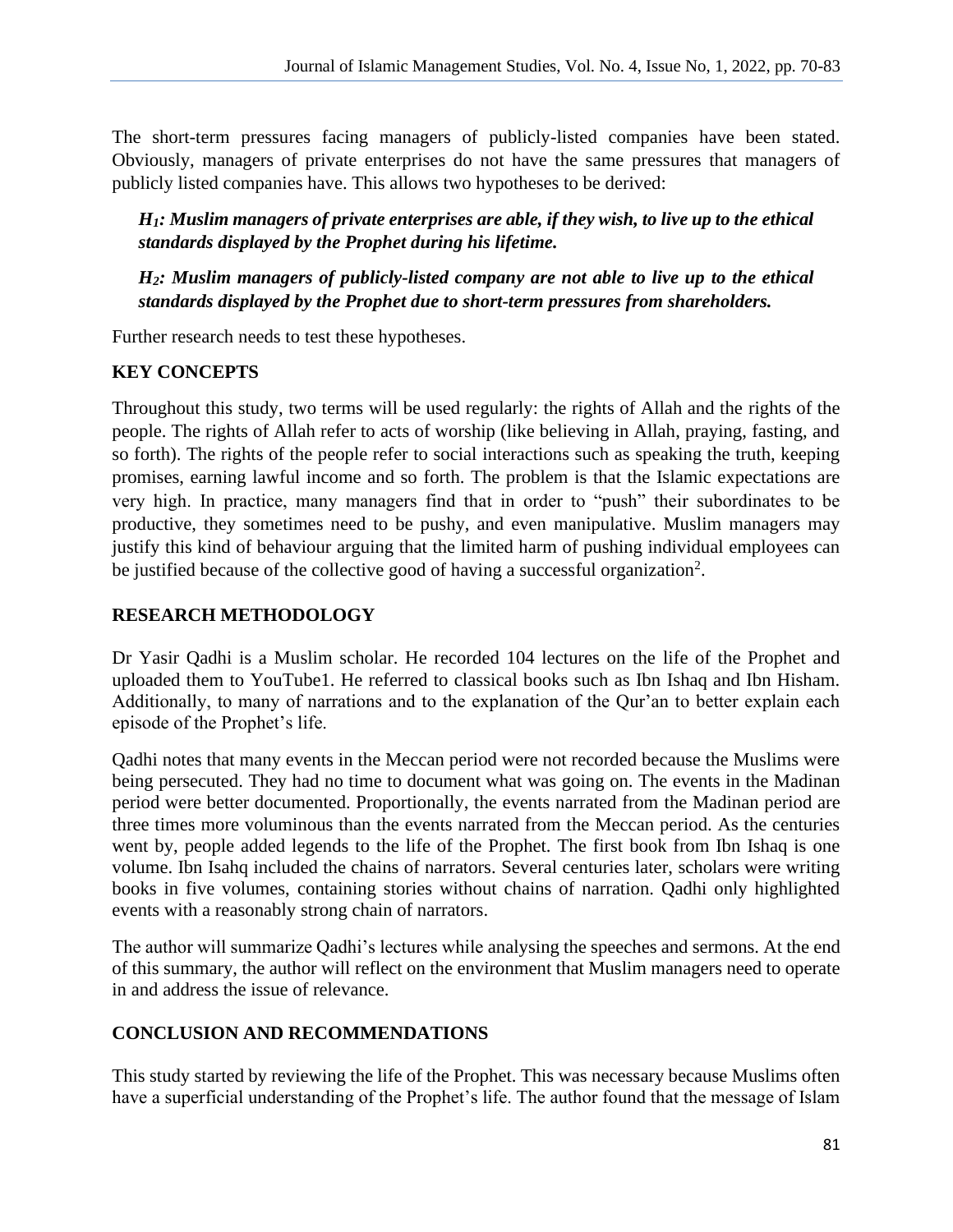always combines the rights of Allah and the rights of the people. Any attempts at separating these two – for example, by arguing that Islam is only about religious activities and that managers have discretion over business transactions – is a complete rejection of fundamental Islamic principles.

At the same time, there is no denying that managers face a very competitive environment and the pressure to meet the market's expectations is very high. However, this seems to be mostly true for publicly listed companies. In private enterprises, managers are better able to manage their businesses according to ethical principles and focus on the long-term. These points lead the author to two main conclusions.

First, the life of the Prophet is still very much relevant to Muslim managers in the 21st century. The Muslims surrounding the Prophet were human. They made mistakes from time to time (the battle of Uhud). They experienced doubts and fear from time to time (battle of Ahzab). They sometimes were puzzled by the Prophet's strategy (the treaty of Hudaibiyah). In the end, they trusted Allah and His Messenger. Muslim managers must do the same.

Second, the reality of the 21st century is that the business environment is extremely competitive. However, it seems that it easier to live up to one's ethical standards in private enterprises. This means that Muslim managers wishing to please Allah and His Messenger might consider avoiding publicly-listed companies and working for smaller organizations whose corporate values better reflect the values displayed by the Prophet throughout his lifetime.

### **END NOTES:**

- 1. His lectures can be found by keying in "Yasir Qadhi seerah". His first lecture is [https://www.youtube.com/watch?v=VOUp3ZZ9t3A&list=PLAEA99D24CA2F9A8F.](https://www.youtube.com/watch?v=VOUp3ZZ9t3A&list=PLAEA99D24CA2F9A8F)
- 2. The issue of "individual harm versus public good" is a contentious issue in Islamic law. For a good discussion on this principle, see Zarabozo (1999, pp. 1135-1161).
- 3. Yasir Qahdi, Seerah, part 11
- 4. Yasir Qahdi, Seerah, part 20
- 5. Yasir Qadhi, Seerah, part 24
- 6. Yasir Qadhi, Seerah, part 30
- 7. Yasir Qadhi, Seerah, part 47
- 8. Yasir Qadhi, Seerah, part 56
- 9. Yasir Qadhi, Seerah, part 74
- 10. Yasir Qadhi, Seerah, part 78
- 11. Yasir Qadhi, Seerah, part 91

#### **REFERENCES**

- Avtgis, T.A, and R. M. Chory (2010) The Dark Side of Organizational Life: Aggressive Expression in the Workplace. In Theodor Atvgis and Andre Rancer's "*Arguments, Aggression, and Conflict*", London: Routledge.
- Berti, M. and A.V. Simpson (2021) The Dark Side of Organizational Paradoxes: The Dynamics of Disempowerment. *Academy of Management Review*, Vol 46, No. 2,
- Boush, D.M., Friestad, M., and P. Wright (2015) *Deception in the Marketplace: The Psychology of Deceptive Persuasion and Consumer Self Protection*. New York: Routledge.